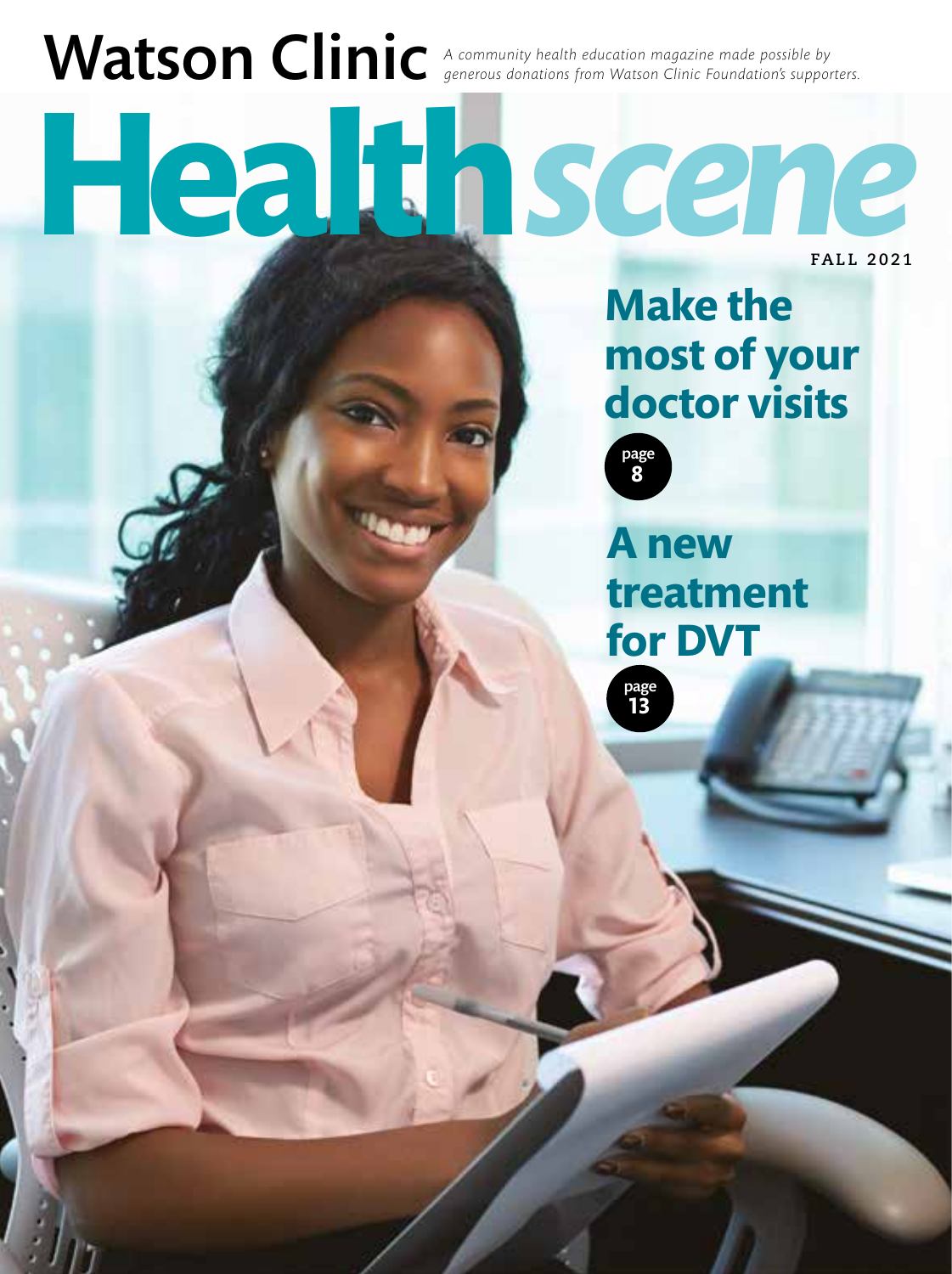breast IS IT

KNOW THE **POSSIBLE** SIGNS AND SYMPTOMS

YOU'VE probably heard or read the statistic by now: About 1 in 8 women in the U.S. will be diagnosed with breast cancer during her lifetime.

Treatments work best when breast cancer is caught early. "That's why it's important to get screened regularly for the disease if you're 40 or older," says

**Dr. Elisabeth L. Dupont**,

a board-certified Breast Surgeon at the Watson Clinic Women's Center in Lakeland and the Medical Director of Breast Health

#### **Be on the lookout and speak up**

Any changes to the look or feel of your breasts shouldn't be ignored. Chances are, something other than cancer is the cause. It's always best to let your primary care provider know if you're having any of the following possible signs or symptoms of breast cancer:

- A lump or thickening in or near a breast or in the underarm area.
- A change in the size or shape of a breast. A dimple or puckering in the skin of a
- breast.
- **X** A nipple that has turned inward or a sore near the nipple.
- Fluid, other than breast milk, leaking from a nipple, especially if the fluid is bloody or leaks from only one breast.
- Skin irritation or changes-such as puckering, dimpling, scaliness or new crease—anywhere on a breast, nipple or areola (the dark area of skin around the nipple).
- **Q** Dimples in a breast that look like the skin of an orange.
- Pain in a breast, especially if the pain doesn't go away.



Elisabeth L. Dupont, MD

Watson Clinic Breast Health Services division offers advanced mammography screening and a team of fellowshiptrained breast imaging specialists. To schedule your next mammogram, call **863-680-7755, option 3.**

Services at Watson Clinic. "But it's equally as important to know the signs and symptoms of breast cancer at any age, since even younger women can—and do—get the disease."

Your provider will ask you how long and how often you've been experiencing these signs and symptoms. They'll also examine your breasts. And if necessary, they may take a sample of your blood and order tests like a mammogram, an ultrasound or a breast MRI. You may need a biopsy if results of those tests suggest something suspicious.

The thought of having breast cancer can be scary, but try to remember that other conditions can cause changes to your breasts. That's why it's always best to see your provider and get a diagnosis.

Sources: American Cancer Society; American Society of Clinical Oncology; Centers for Disease Control and Prevention; National Cancer Institute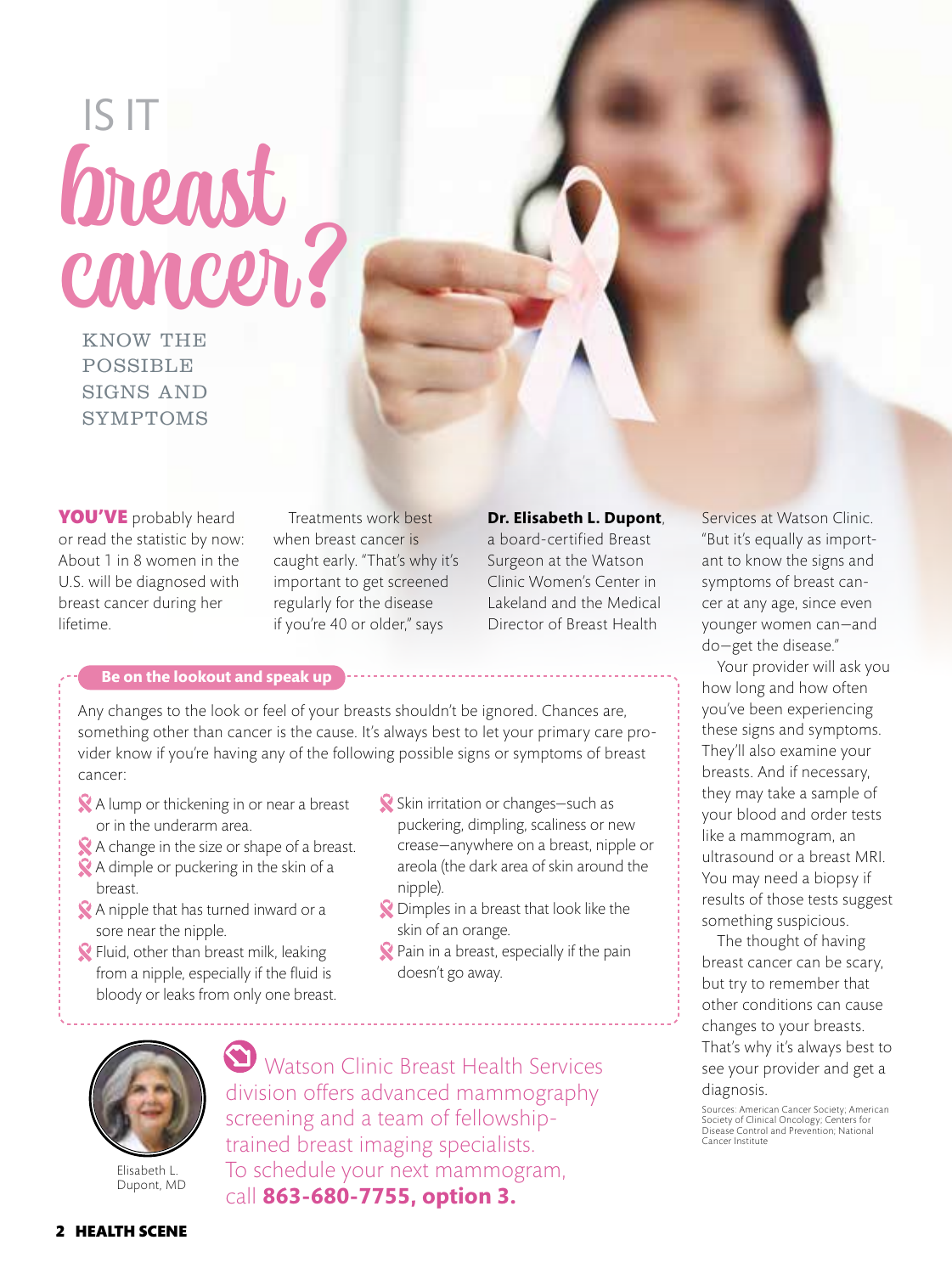# Safe, effective and lifesaving



FROM THE DESK OF DR. STEVEN G. ACHINGER

Steven G. Achinger, MD, FASN

The evidence is clear: Vaccines vastly reduce the risks of hospitalization and death from the COVID-19 virus. Well over 400 million doses have already been administered across America, and close to 8 billion around the world.

Yet some still remain on the fence about the vaccine. If this includes you, here are some points to consider:

**The vaccines are overwhelmingly effective at preventing serious illness, hospitalization and death from the virus.** Comparisons between vaccinated and unvaccinated hospital and ICU admissions provide perhaps the most profound evidence of this.

**The side effects of the vaccines are almost always mild, and severe reactions are extraordinarily rare.** These side effects might include a temporary sore arm, headache or chills. The effects of NOT receiving the vaccination, however, can be dire.

**The vaccines are saving lives.** From smallpox to cholera to the measles, vaccines have played the essential role in neutralizing and eradicating our most burdensome diseases. Their application in the prevention of COVID-19 hospitalization and death is no different.

**They allow you to be part of the solution.** As we've witnessed in recent months, new variants can lead to an unprecedented spike in hospitalizations and death among the unvaccinated in our community. Our hospitals can run out of space and compromise emergency treatments for other patients in the process. It's incumbent upon all of us to be a part of the solution to this crisis, not a part of its escalation.

**Vaccines will boost your immune response even if you've already had COVID-19.**  Even if you've had COVID-19 previously, the vaccine can further your level of protection against the virus many times over. Please note: If you were treated with monoclonal antibodies or convalescent plasma, you should wait 90 days before getting a COVID-19 vaccine.

Watson Clinic patients can receive the vaccine free of charge by scheduling an appointment. I urge you to schedule yours by calling **863-680-7190**. Booster doses for adults are also available, as well as the two-dose vaccine for children 5 to 11 years of age.

Yours in good health, **Steven G. Achinger, MD, FASN**

Watson Clinic Managing Partner

WATSON CLINIC 2901 W. Memorial Blvd., Lakeland, FL 33815

#### Fall 2021 **President, Watson Clinic Foundation, Inc.** Galina Vugman, MD

HEALTH SCENE is published three times a year (this is issue 2 of 3) as a special service for the friends and neighbors of WATSON CLINIC. It is supported by generous contributions made to Watson Clinic Foundation, Inc. The Foundation's mission is to promote community wellness through education, research and service. If you

wish to be added to or removed from the *Health Scene* mailing list, please write to **HealthScene @WatsonClinic.com** or Watson Clinic's Marketing Communications and Media Relations department at 4263 S. Florida Ave., Lakeland, FL 33813, or call **863-904-4653**. We will facilitate your request before the next issue.

#### **Watson Clinic Board of Directors**

Steven G. Achinger, MD, FASN; Lilliam S. Chiques, MD; Walead Hessami, MD; Jorge Gonzalez, MD; Faeza Kazmier, MD; Jolian Rios, MD; Bill Roth, MD; Agustin Tavares, MD; Sheena Tonkin, MD; Brett J. Widick, MD; Aiman Kumha; Stan Piotrowski; Keith Pernicano; Kelly Lonsberry

*Health Scene* **Communications Team** Jenny Baker, Jamey DuVall, Nicole Longo

Information in HEALTH SCENE comes from a wide range of medical experts. Models may be used in photos and illustrations. If you have any concerns or questions about specific content that may affect your health, please contact your Watson Clinic healthcare provider at **863-680-7190**. 2021 © Coffey Communications, Inc. All rights reserved.

## Inside this issue



MASK UP! Get more from your mask with these tips.



GOT THE FLU? Feel better with these tips—and know when to see a doctor.



WatsonClinic.com

Email us at HealthScene@ WatsonClinic.com.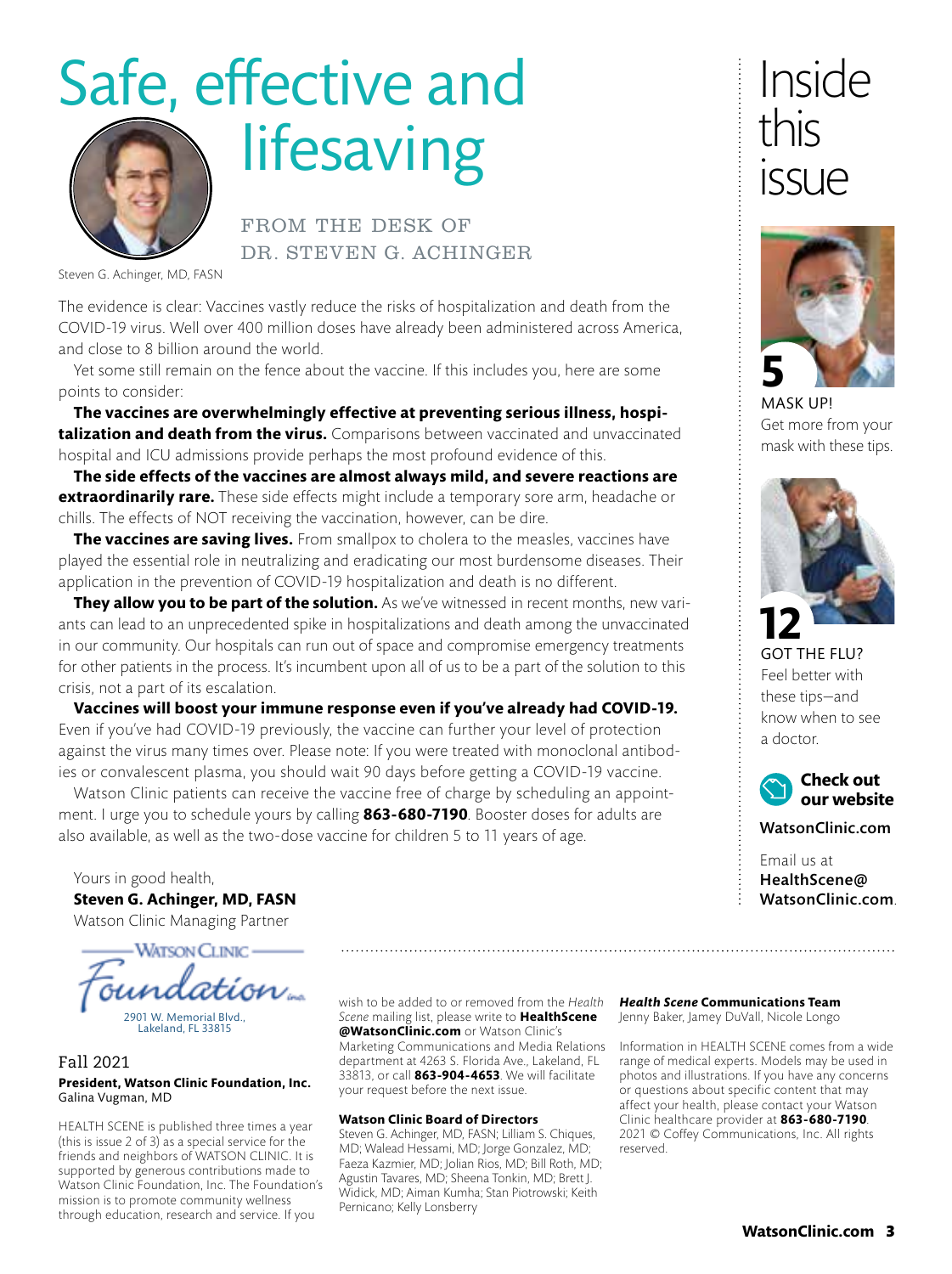# WATSON News

### **Continued excellence**

After undergoing a meticulous on-site survey by a team of expert examiners, Watson Clinic has earned a highly coveted three-year reaccreditation from the Accreditation Association of Ambulatory Health Care, Inc. (AAAHC).

The AAAHC represents the benchmark in healthcare accreditation and in advocating for the highest standards of patient care. Watson Clinic voluntarily participates in this process, because we're committed to fulfilling our own high standards. This reaccreditation signals to our community that they're receiving a level of care from Watson Clinic that's comparable to the very best the country has to offer.

The survey determined compliance in every category and didn't note any deficiencies. In fact, the Clinic achieved numerous improvements from our last survey in 2017 by enhancing our ratings from Significantly Compliant to Fully Compliant in 18 categories.

This reaccreditation is the latest in a long string of honors and accreditations that we've received across our 80-year history. You can see the rest and learn more at **WatsonClinic.com/Accreditations**.

### **More accurate, personalized knee replacements**

It is estimated that as many as 600,000 knee replacement procedures are performed in the United States each year. Modern techniques and technologies have made knee replacements among the safest, most effective and most popular surgeries.

Now, the ROSA® Knee System has elevated these procedures to another level. Watson Clinic's expert orthopaedic surgeons are proud to offer this groundbreaking robotic system to ensure greater precision and a higher standard of care during surgical knee replacement procedures.

Here's how it works: Prior to the operation, the system produces a series of 3D images that meticulously trace the unique anatomy of the patient's knee. Based on these images, the physician is able to devise a more accurate and personalized surgical plan.

During the surgery, the surgeon operates the ROSA system, which acts much like a GPS in tracking the precise placement of the artificial knee. The doctor remains in complete control of the system through every step of surgery. The robotic system makes possible a greater level of precision than ever before, accounting for even the slightest movement of the leg during surgery.

Watson Clinic's team of orthopaedic surgeons—including **Dr. Obafunto Abimbola**, **Dr. Prashant J. Desai**, **Dr. Douglas Shenkman** and **Dr. Phuc Vo** use this system with qualified patients during the surgical procedures they perform exclusively at Lakeland Regional Health Medical Center.

**Need a knee replacement?** Our highly trained orthopaedic surgeons can help. Call **863-680-7214** or visit **WatsonClinic.com/ Ortho** to learn more.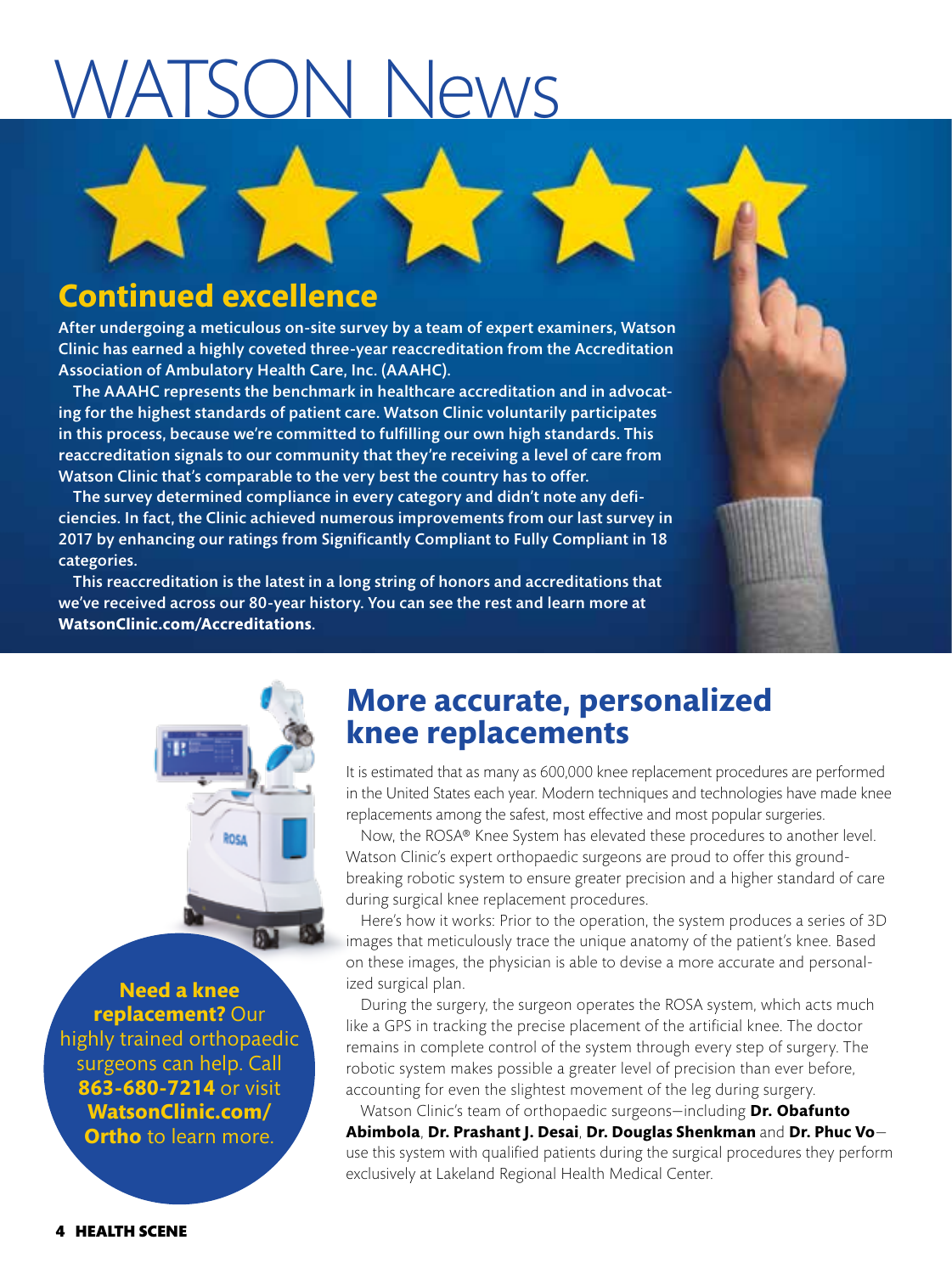### **A special designation for our specialists**

The American Board of Obstetrics and Gynecology has granted a Focused Practice Designation in Minimally Invasive Gynecologic Surgery to Watson Clinic Gynecologic Oncologist **Dr. Richard J. Cardosi**  and Gynecologist and Female Pelvic Medicine & Reconstructive Surgeon **Dr. Tarek G. Garas**. Drs. Cardosi and Garas are among the first group of specialists in the entire country to receive this designation.

The Focused Practice Designation recognizes board-certified specialists who have achieved mastery in minimally invasive surgical techniques and have devoted a significant percentage of their practice to employing them.

Both Dr. Cardosi and Dr. Garas have been on the front line of minimally invasive surgical techniques and technologies for many years.

#### **Dr. Cardosi**

Dr. Cardosi is a Gynecologic Oncologist who provides comprehensive care from Watson Clinic Bella Vista Building at 1755 N. Florida Ave. in Lakeland. He performs a host of services and procedures, including robotic minimally invasive surgery, radical pelvic surgery, colorectal and genitourinary surgery, placement of mediports, and chemotherapy administration. He also addresses the management of side effects and potential complications.



Call **863-680-7578** to make an appointment with Dr. Cardosi.

#### **Dr. Garas**

Dr. Garas offers his services at two convenient Watson Clinic locations: the Watson Clinic Bella Vista Building at 1755 N. Florida Ave. in Lakeland and the Watson Clinic Bartow Obstetrics & Gynecology facility at 2000 Osprey Blvd., Suite 201, in Bartow. He and his team specialize in comprehensive gynecologic services for all stages of life, as well as minimally invasive gynecologic surgery, advanced robotic surgery, and the latest treatment options for pelvic organ prolapse, urinary incontinence, fecal incontinence, painful bladder syndrome and other common pelvic floor disorders.



You can make an appointment with Dr. Garas by calling **863-680-7312**.

### **Getting more from your mask**

Your face mask can provide protection against the spread of the coronavirus. But quality matters. Here's what you should know:

- N95 and KN95 masks are the most effective at curbing the threat of aerosol transmission.
- These masks offer multiple layers of protection and are designed to fit snugly over the nose and mouth without any open edges.
- In research studies, the N95 and KN95 masks have been shown to block particles that are roughly the same diameter as the COVID-19 virus by as much as 98.4%.
- Be cautious of purchasing counterfeit N95 and KN95 masks that aren't manufactured to recommended standards. Visit **CDC.gov/Masks** for a comprehensive listing of approved mask manufacturers.
- According to a recent study conducted by the Environmental Protection Agency, other types of masks offer lower rates of protection, including two-layer woven nylon masks with aluminum nose bridges (56.3%), surgical procedure masks with ear loops (38.5%) and three-layer knitted cotton masks with ear loops (26.5%).
- Greater protection may be achieved by doubling up. You can wear a cloth mask over a disposable surgical mask or two cloth masks over each other. But don't combine two disposable masks.

In addition to wearing a mask, you should continue to mitigate the spread of the virus by getting vaccinated, washing your hands thoroughly and frequently, and practicing social distancing when appropriate.



**S** For the latest on COVID-19 prevention and vaccination information, visit **WatsonClinic.com/ Coronavirus**.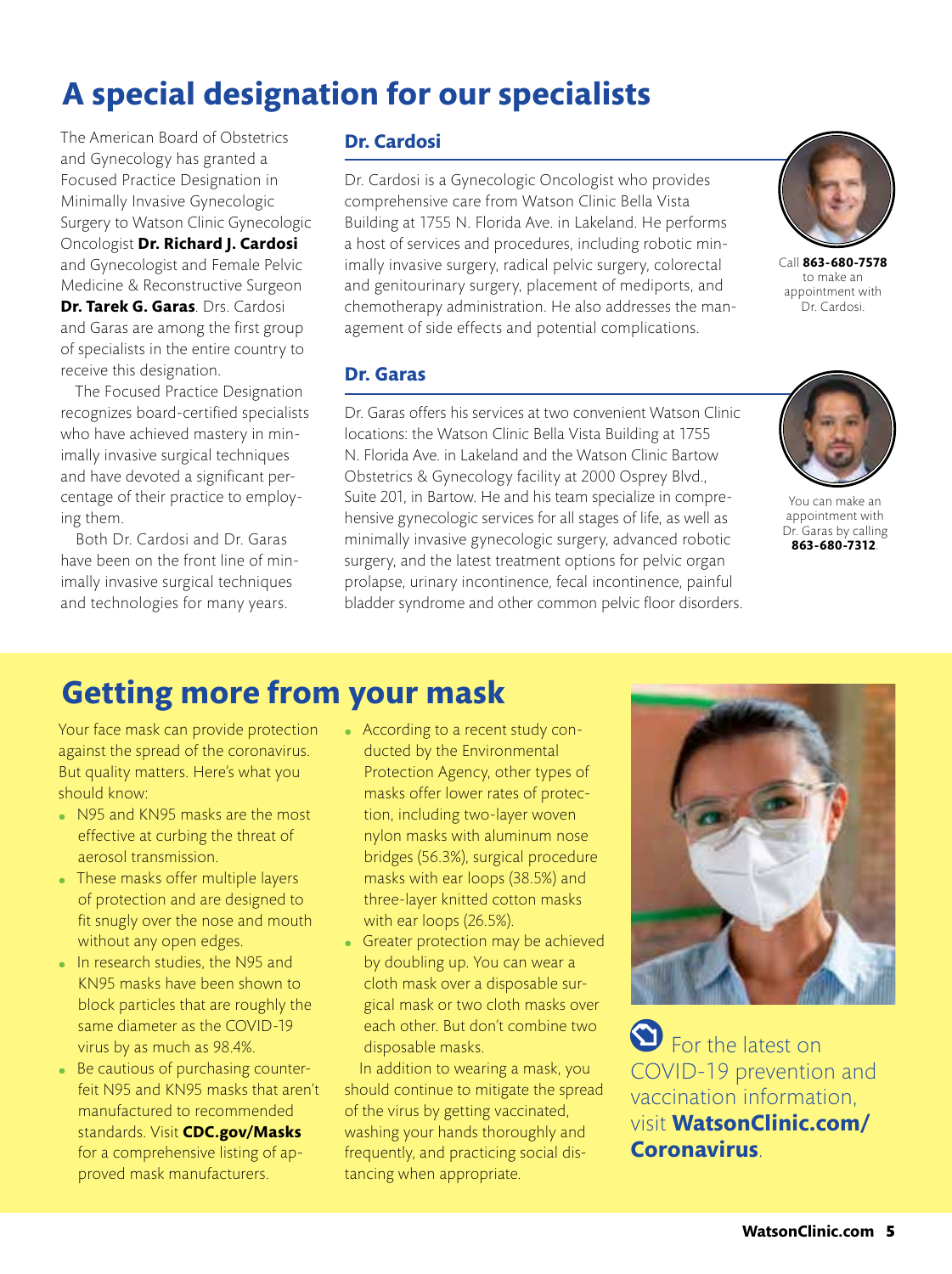#### INTRODUCING

# OUR NEWEST **PROVIDERS**



#### **JOSEPH COFFMAN, MD** *CARDIOLOGY*

#### **Medical school:**

University of South Alabama College of Medicine, Mobile, AL **Residency:** University of South Florida Morsani College of Medicine, Tampa, FL, Internal Medicine

**Fellowship:** University of South Florida Morsani College of Medicine, Tampa, FL, Cardiology **Board certification: Internal** Medicine

**Location:** Watson Clinic Main **Appointments: 863-680-7490**



#### **DOMINIC E. DIPIERRO, DPM** *PODIATRIC SURGERY*

#### **Medical school:**

Ohio College of Podiatric Medicine, Cleveland, OH **Residency:** Jewish Hospital of Cincinnati, Cincinnati, OH, Foot and Ankle Surgery **Fellowships: Russian Ilizarov** Scientific Center for Restorative Traumatology and Orthopaedics, Kurgan, Russia, External Fixation; Chicago Foot and Ankle Deformity Correction Center, Chicago, IL, Orthoplastic Limb Reconstruction and Microsurgical Peripheral Nerve Repair **Board certifications:**

Podiatric Medicine, Foot Surgery, Reconstructive Rearfoot and Ankle Surgery **Location:** Watson Clinic Bartow and Watson Clinic Highlands **Appointments: 863-680-7214**



#### **DAVID GRAHAM, MD** *RADIATION ONCOLOGY*

**Medical school:** St. George's University School of Medicine, Grenada, West Indies **Internship:** Guthrie Clinic, Sayre, PA, General Surgery **Residencies:** Northwestern University School of Medicine, Chicago, IL, Radiation Oncology; Eastern Virginia Medical School, Norfolk, VA, Radiation Oncology **Board certification:** Radiation Oncology

**Location:** Watson Clinic Cancer & Research Center

**Appointments: 863-603-4717**



#### **PADMA IYER, MD** *RADIOLOGY– MAMMOGRAPHY*

**Medical school:**  University of Cincinnati, Cincinnati, OH

**Residency:** Temple University Hospital, Philadelphia, PA, Diagnostic Radiology **Fellowship:** Georgetown University Medical Center, Washington, DC, Body Imaging **Board certification:** Radiology **Location: Watson Clinic** 

Women's Center



#### **YELENA KOZIROVSKY, MD** *RADIOLOGY– MAMMOGRAPHY*

**Medical school:** Albert Einstein College of Medicine, Bronx, NY **Residency:** NYU Langone Health, New York, NY, Internal Medicine **Fellowship:** NYU Langone Health, New York, NY, Breast Imaging **Board certification: Radiology Location:** Watson Clinic Women's **Center** 



#### **MITCHELL KUTNER, MD** *FAMILY MEDICINE*

#### **Medical school:**

St. George's University,

Grenada, West Indies **Residency:** University of Louisville, Louisville, KY, Family Medicine **Board certification: Family Medicine Location:** Watson Clinic Main **Appointments: 863-680-7190**



#### **Education:** University of Massachusetts

Amherst School of Public Health and Health Sciences, Amherst, MA, BS; Massachusetts College of Pharmacy and Health Sciences, Worcester, MA, MS, Physician Assistant

**Membership:** American Academy of Physician Assistants

**Supervising physicians:** Stephen G. Swengros, MD, and Brett Widick, MD **Location: Watson Clinic South Appointments: 863-680-7190**

 $\bigcirc$  Say hello to the latest additions to our team. Each one is now accepting appointments, except where noted. Visit **WatsonClinic.com** for more information.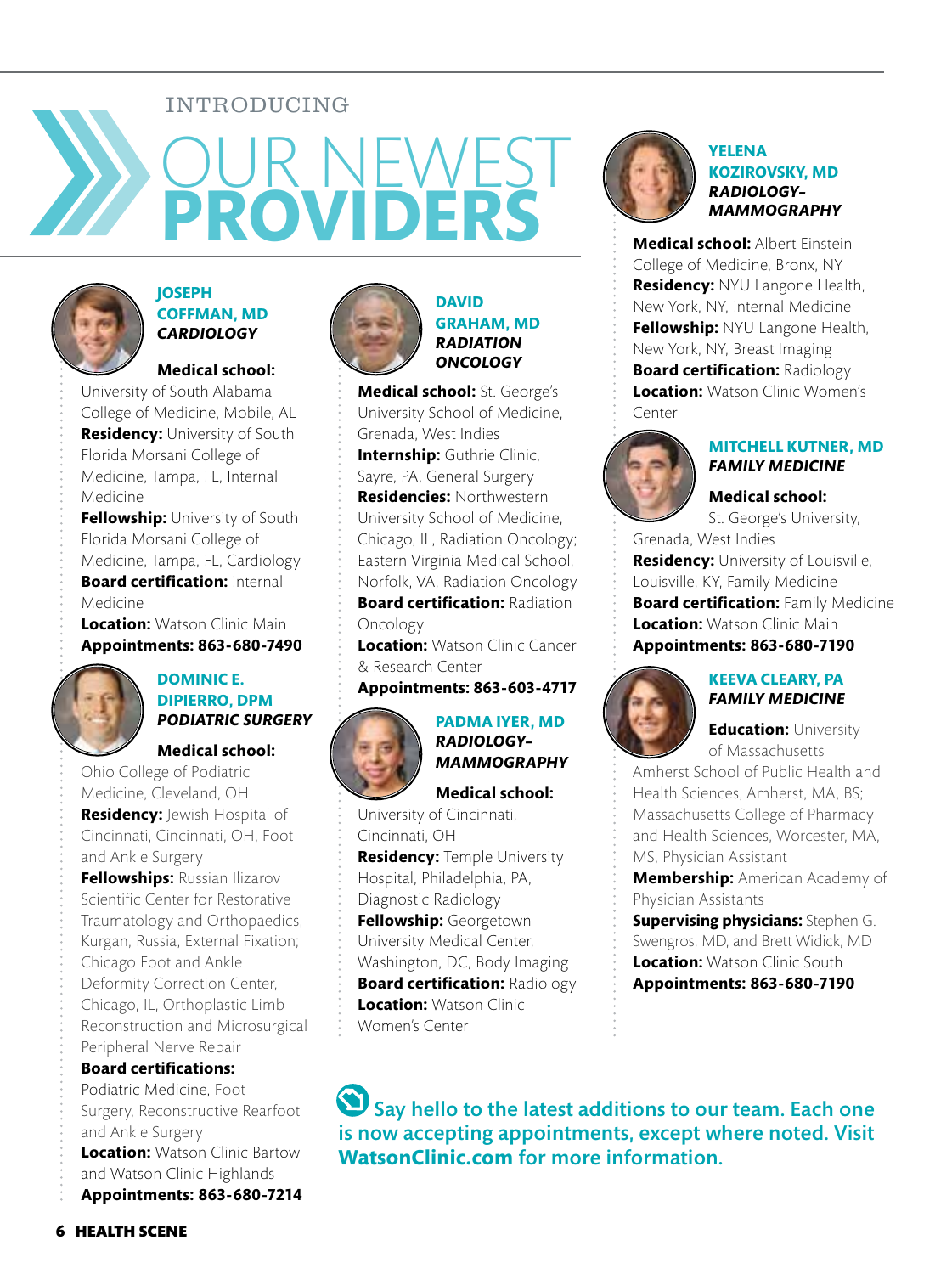We asked members of our medical staff to answer some common health concerns.

TAKE Questions for THRFF<sup>®</sup>

#### Why should someone with diabetes consult a podiatrist?

One of the most severe consequences of poor diabetes management is the potential for lower extremity amputation. The risks of this and other foot-related complications can be avoided if you include a highly trained podiatrist in your care team. In fact, according to the American Podiatric Medical Association, a podiatrist can reduce the risk of lower limb amputation by 85% and the risk of hospitalization by 24%.

When left untreated, diabetes can inflict significant damage to your feet, including nerve damage, restricted blood flow, numbness, gangrene, sores, deformities and ulcers.

Oftentimes, the warning signs of foot-related diabetic complications go unnoticed. That's just one of the reasons regular appointments with a podiatrist are essential in managing the disease.

After a proper evaluation, a podiatrist can help you mitigate your risks for nerve damage and other complications. Prevention is the key to avoiding these complications, including limb amputation.

#### How do I know if my heartburn is something more serious?

Heartburn happens—but usually not that often. If heartburn is a frequent problem for you, however, you might actually have GERD, or gastroesophageal reflux disease.

With GERD, that burning feeling in the chest and throat typically occurs two or more times a week. Over time, severe GERD may damage the esophagus, which can increase the risk of cancer. So if you have ongoing heartburn, it's important to tell your doctor.

There are treatments that can help. Your doctor may suggest lifestyle changes, avoiding triggers, quitting smoking, avoiding tight clothing that can force stomach acids upward, avoiding eating within three hours of bedtime or placing blocks under your bedposts to raise the head of your bed.

Doctors often recommend overthe-counter antacids at first. However, other medicines may be needed, such as H2 blockers for short-term relief and proton pump inhibitors for longterm relief.

In severe cases of GERD, surgery may be used to help reinforce the muscles that normally keep stomach acid where it belongs. Fortunately, these procedures are more effective and less invasive than ever before.



**Scott T. Kelley, MD,** is a board-certified general surgeon at Watson Clinic Main in Lakeland. Call **863-680-7486** to schedule an appointment.

#### Can you offer tips on getting a better night's sleep?

Good sleep is vital to your health, happiness, productivity and even safety. These tips may help you sleep better:

- Go to bed and get up at the same time every day (weekends too).
- Avoid blue light from digital screens. Unplug phones, tablets and other gadgets close to bedtime.
- If you can't fall asleep after about 30 minutes, get up and do something relaxing (like reading) until you're ready to try sleeping again.
- Caffeine blocks a natural sleep chemical called adenosine. It can take eight hours for this effect to wear off after consuming caffeine.
- Go for cool, dark and quiet.
- Avoid large meals one hour before bedtime. Gotta snack? Keep it light.
- If you take frequent naps, shorten your naps to 20 minutes, take fewer naps or have them earlier in the afternoon.
- Although it may induce sleepiness, alcohol can wake you up later in the night.
- Aim for seven to nine hours of shuteye. If your lack of peaceful rest persists, you might have a sleep disorder. Your doctor can provide a referral to Watson Clinic's Sleep Disorders Center for a proper sleep study.



**Nidal Sakka, MD,** is a board-certified pulmonologist at Watson Clinic Main in Lakeland. Call **863-680-7190** to schedule an appointment.



**Dominic E. DiPierro, DPM,** is a board-certified podiatric surgeon who treats patients from the Watson Clinic Bartow and Watson Clinic Highlands locations. Call **863-680-7214** to schedule an appointment.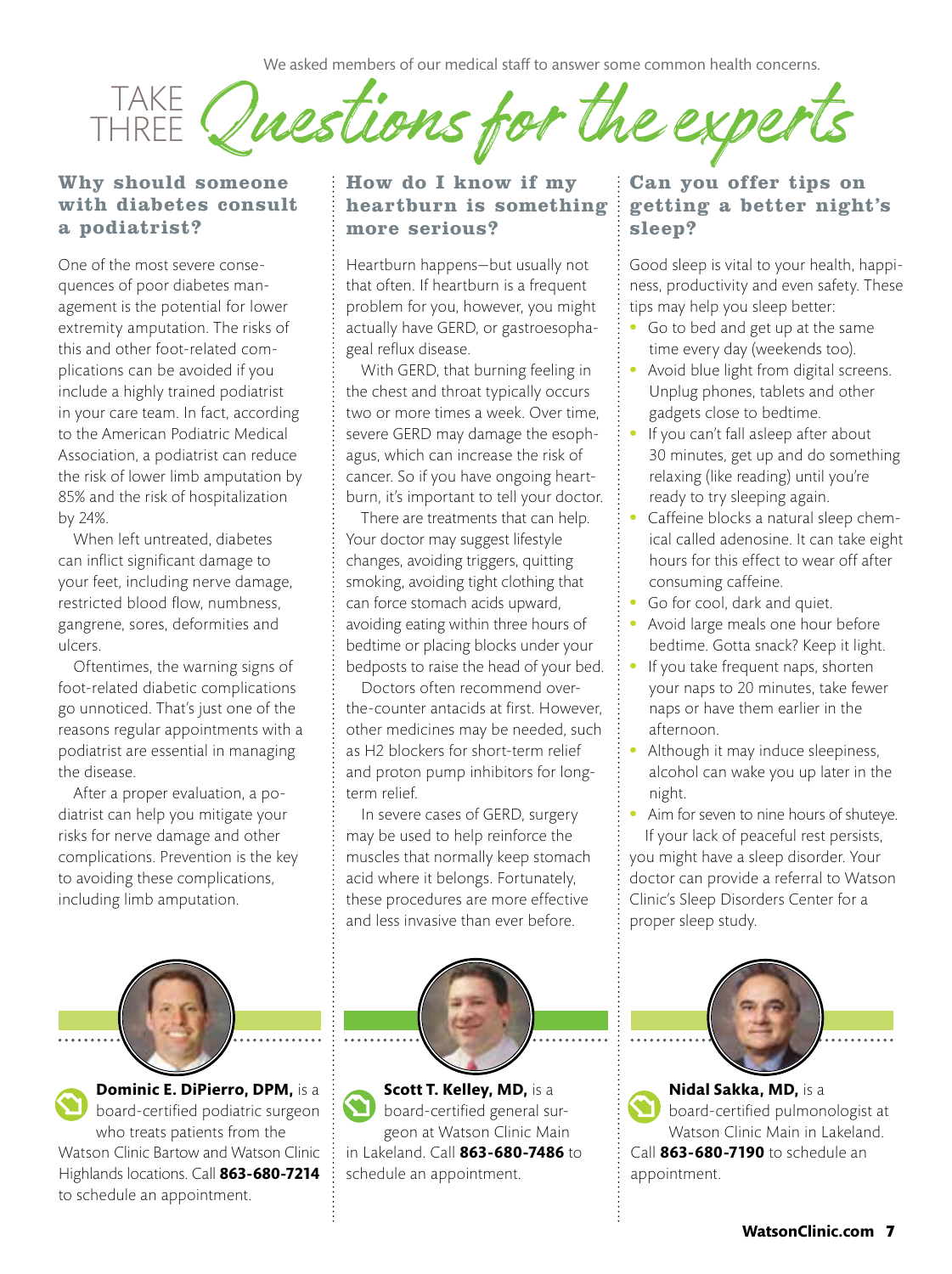ways to make make<br>the<br>most<br>of your<br>doctor visits **8**<br>Marys

For more information and to schedule an appointment, call **863-680-7190** or visit **WatsonClinic.com/PrimaryCare** .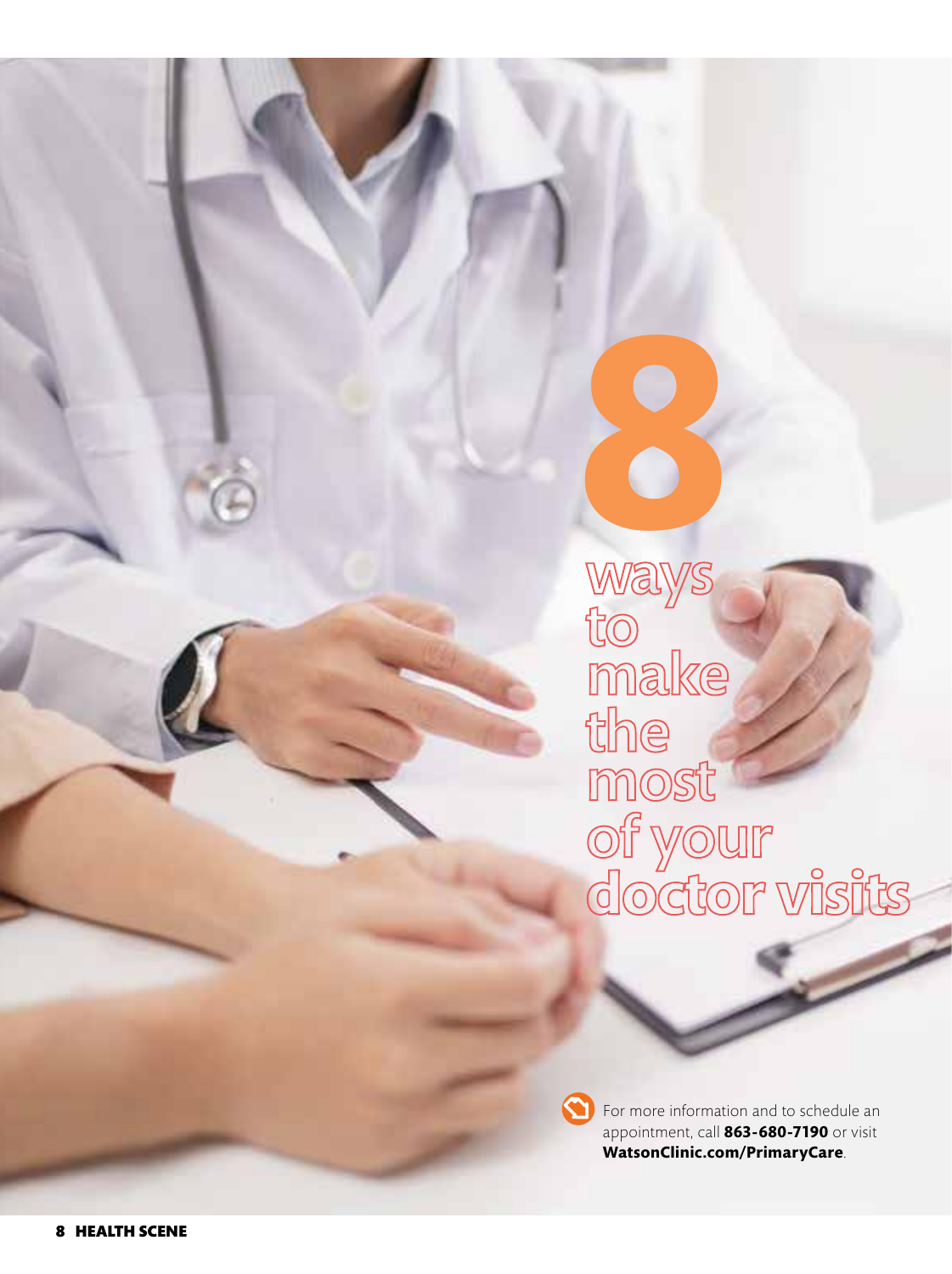**SOME OF LIFE'S** most important moments take place in a doctor's office. That's because your checkups and other appointments with your provider are a time to focus on your most precious possession: your good health.

Yet doctors must see a lot of patients, and appointments can pass by more quickly than the both of you may like. So why not make the most of your valuable time together? Here are some tips that can help make your next visit a productive one:

 $\overline{\mathbf{1}}$ **Do some prep work.** Before your appointment, write down your questions or concerns. That way you won't forget what you wanted to ask or talk about. For instance, if you want to discuss a new symptom you're having, think about some details in advance, such as what makes the symptom better or worse. Write your questions or concerns in a notebook, or store them in your smartphone. Just don't forget to bring your notebook or phone to your appointment!

2 **Be candid.** "Your doctor needs honest information to take the best care of you," says **Dr. Lilliam S. Chiques**, a board-certified Internal Medicine specialist at Watson Clinic Main in Lakeland. "So it's important to open up, even if it embarrasses you. Your doctor won't be upset or shocked at your habits."

Being open and honest is important when it comes to anything that might affect your health and well-being, such as:

- Your smoking or drinking habits.
- Your sex life.
- Your emotional well-being, including feelings of depression or anxiety over stressful changes in your life like divorce or job loss.

3 **If you're 65 years of age or older.**  Here are three topics we encourage you

- to discuss with your primary care doctor during your next visit, especially if you're in this age group:
	- Recent incidents of falling, or difficulties with your balance
- Bladder control or urinary leakage issues
- The need to start, increase or maintain your current exercise level

**Ask about screenings and adult vaccines.** Depending on your age and other factors, it could be time to update your shots or get a potentially lifesaving cancer screening test. So if your doctor doesn't mention such things, ask what screening tests or immunizations you may need.

**Speak up if something isn't clear.** If you don't understand any part of your doctor's instructions or advice, don't just nod your head. Ask your doctor to explain these things until they're crystal clear. You can repeat your doctor's instructions out loud to see if you got them right. *OK, so I need to take this medicine with meals, correct?* 5

**Make a medicine list and share it.** "Your doctor needs to know everything you're taking—even any vitamins, herbs or over-thecounter medicines," says **Dr. Brett J. Widick**, a board-certified Family Medicine specialist at Watson Clinic South in Lakeland. "This is important because some medicines can interfere with treatments or trigger a dangerous reaction." It's a good idea to take a list of all your meds and supplements, or bag them up and take them to your appointment. 6

**Bring some help.** Is it hard to remember your doctor's instructions? Consider bringing a loved one or a close friend to your appointment for a second set of ears. They can take notes and help you recall things your doctor said. Another option: Ask your doctor if it's OK to record the visit. **7** 

**Get some expert advice.** A doctor appointment is a chance to get advice that could literally change your life. Do yourself a favor and take advantage of that opportunity. For instance, are you thinking of losing weight, changing your diet or quitting smoking? Ask your doctor the best ways to accomplish your goals.  $\delta$ 

Watson Clinic's primary care physicians are a part of our Family Medicine and Internal Medicine departments. Appointments are now available at six convenient locations throughout<br>Lakeland, Bartow and Plant City.





Lilliam S. Chiques, MD

 Brett J. Widick, MD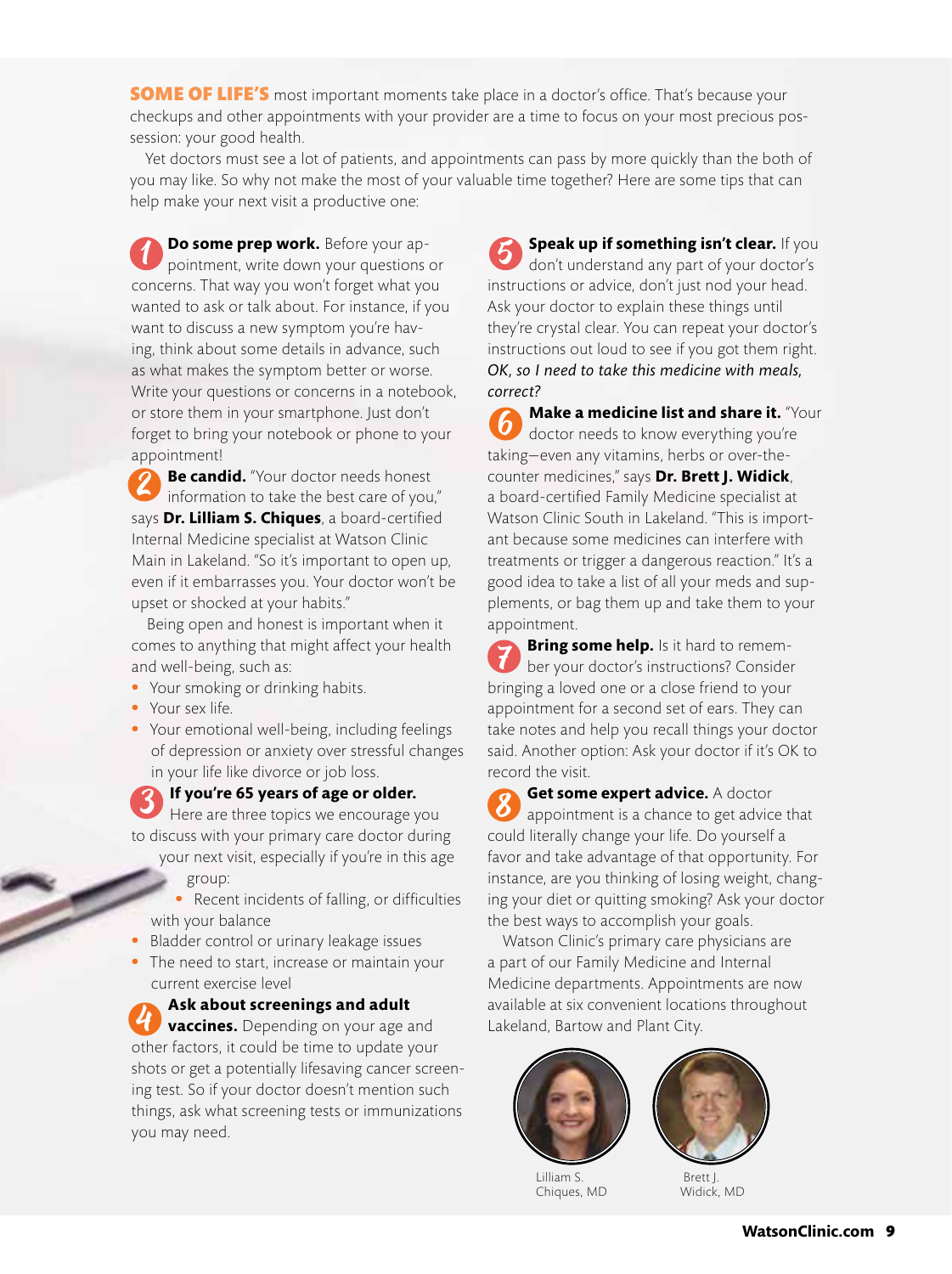# **KEY FACTS**  $\prod$ KNOW about colorectal cancer

Colorectal cancer is a leading cancer killer. This year alone it's expected to claim more than 51,000 lives nationwide, but it doesn't have to be so deadly. To learn how to help protect yourself from this cancer, just keep reading. You'll also learn other mustknow facts about the disease, which can develop either in the colon or rectum.

The lifetime risk of colorectal cancer is slightly higher for men. About 1 in 22 American men is diagnosed with colorectal cancer. That compares to about 1 in 24 women. RISK  $\left| \begin{matrix} 1 \end{matrix} \right|$ 

You should never ignore symptoms. Because colorectal cancer grows slowly, you could have the disease and still feel completely healthy. That's why you need to see your primary care provider (PCP) if you have any of these possible red flags of colorectal cancer:

A change in bowel movements, such as diarrhea, constipation or a narrowing of stool that lasts for more than a few days.

An urge to have a bowel movement that doesn't go away despite having one.

 $R$ ectal bleeding.

Dark stool or blood in the stool.

Belly pain.

SYMPTOMS

**SINDLIANS** 

2

Weakness or fatigue.

Unintended weight loss.

On a reassuring note: These symptoms are often triggered by something other than cancer, such as hemorrhoids or irritable bowel syndrome, but don't take the risk: Let your PCP determine the cause.

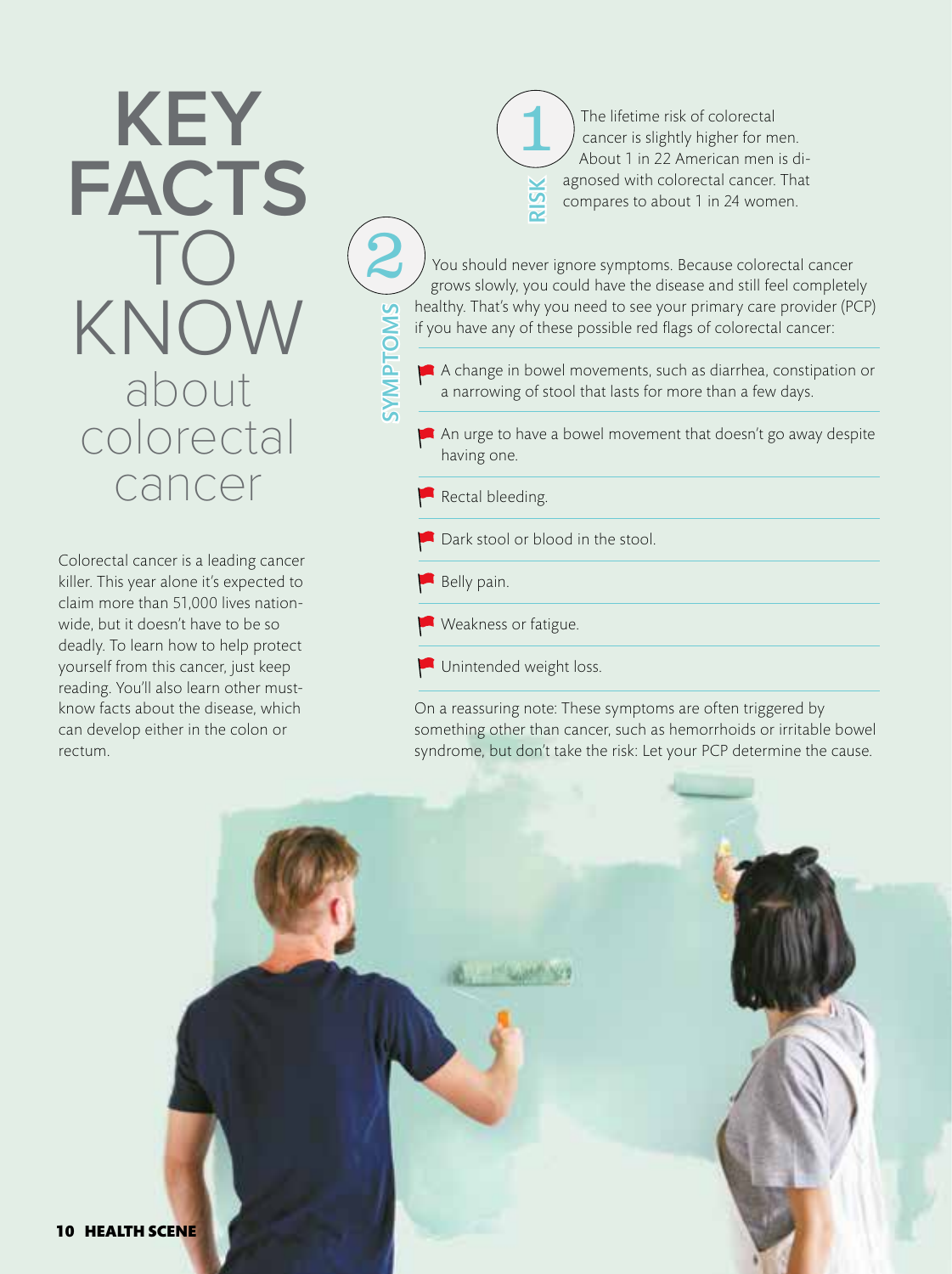**OW IT STARTS** HOW IT STARTS

"Most colorectal cancer starts as growths called polyps," explains

**Dr. Robert D. Lamport**, a board-certified gastroenterologist at Watson Clinic Main in Lakeland. "Not all polyps become cancerous. However, over time, some, usually ones called adenomas, can change into cancer."

SCREENING  $\widehat{4}$ 

Screening saves lives. It can find colorectal cancer early—before it spreads and causes symptoms. About 9 out of 10 people with early stage colorectal cancer have long-term survival. Better yet, screening can actually prevent colorectal cancer. That's why the American

Cancer Society advises people at average risk of colorectal cancer to get screened starting at age 45. Your PCP can help determine if you need earlier screening because of your family history of colorectal cancer or because you have certain health conditions.

#### Watson Clinic's

Gastroenterology department has highly qualified specialists, including gastroenterologists **Dr. Tammy Gebo-Seaman, Dr. Robert D. Lamport, Dr. Victor C. Nwakakwa, Dr. Joffre Rivera and Dr. Lijian Wang**.



Call **863-680-7490** to schedule an appointment.

You have screening You have screening<br>Choices. One is a colonoscopy. During this test, doctors use a thin, flexible, lighted tube to check for cancer or polyps inside the rectum and entire colon. Doctors can find most precancerous polyps during this screening test—and then remove them so that cancer can't develop. They can also remove some cancers during the test. A colonoscopy is also used as a follow-up if something unusual is found with other screening tests.

**CHOICES** 

 $\overline{\mathbf{C}}$ 

Other screening options include several types of stool tests, which you can do at home with a test kit. They either detect hidden blood in the stool that might be a sign of colorectal cancer or abnormal sections of DNA from polyps or cancer cells.

There is no single best test for every person. The right match is the one you prefer and are most likely to do.

Healthy habits may reduce your risk of the disease. Longtime smokers are more prone to colorectal cancer. So are people who carry extra pounds, especially around their waistline. A diet that's high in red meat (such as beef, lamb and liver) and processed meats (such as cold cuts and luncheon meats) raises colorectal cancer risk, as does being sedentary.

HEALTHY HABITS

**HEALTHY** 

HABI

6

"That means you can help protect yourself by avoiding tobacco, eating a healthy diet, staying at (or getting to) a healthy weight and moving more," advises **Dr. Lijian Wang**, a board-certified gastroenterologist at Watson Clinic Main in Lakeland.

Some risk factors can't be changed. Risk increases with age. You're also more vulnerable to colorectal cancer if you have:

**Ulcerative colitis or Crohn's** disease.

RISK FACTORS

**SK FACT** 

፼

**SS** 

 $\overline{\mathsf{o}}$ 

A history of adenomatous polyps, especially if they are large or there are many of them.

A family history of colorectal cancer—for example, a parent, sibling or child diagnosed with the disease. In about 5% of colorectal cancer cases, an inherited gene is to blame. So be sure to discuss your family history of colorectal cancer with your PCP.

More than ever, colorectal cancer is survivable. Since the 1970s, the overall mortality for colorectal cancer nationwide has fallen by 40%—a trend fueled by dramatic progress in the prevention, detection and treatment of this cancer. Those treatment advances include the increasing use of targeted therapies that attack specific genes and changes in cells that cause colon cancer. Today, there are more than 1 million survivors of colorectal cancer in the U.S.

Sources: American Cancer Society; American Society of Clinical Oncologists; Centers for Disease Control and Prevention



**FACP** 

IT'S SURVIVABLE

8

ш 긇 IVAI **IMS** US

> Robert D. Lamport, MD,

Lijian Wang, MD, D.Sc.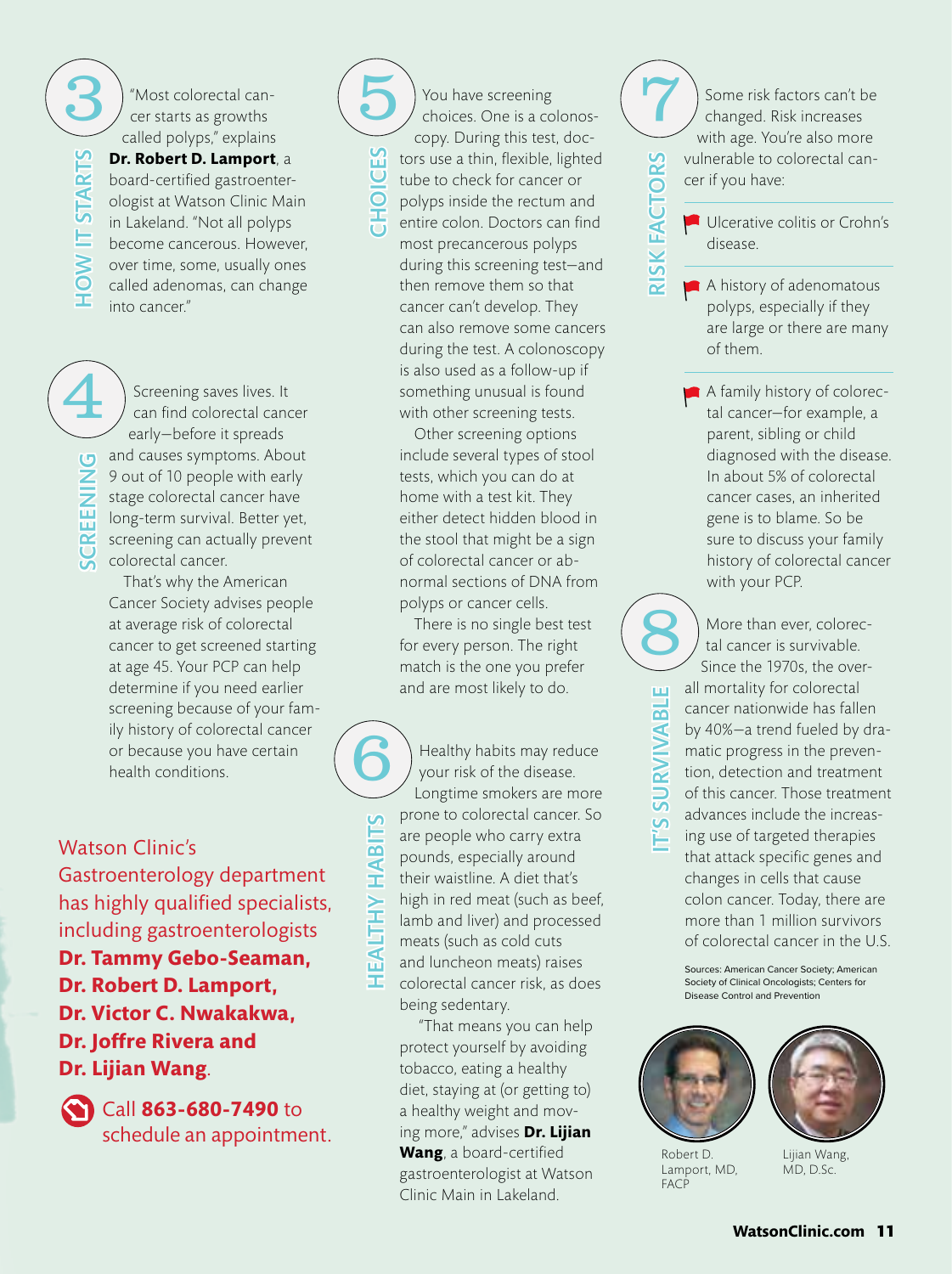### Got the flu? THESE TIPS MAY HEL

#### **HAVING THE FLU** is no fun,

but most people don't need medical care. Here's what you need to know if flu strikes you.

#### **How to treat flu at home**

Flu symptoms vary. They can include fever, cough, sore throat, runny nose, tiredness, and head and body aches.

Treat symptoms with over-thecounter medications and get plenty of rest. Flu usually goes away after a few days.

Stay home for at least 24 hours after your fever is gone without the help of medications like acetaminophen. Until then, you should stay away from work and school. If you must leave home for necessities or to see a doctor, wear a mask.

"To stop other people from catching the flu from you, wash your hands often," advises **Dr. Donna Asupan**, a board-certified Internal Medicine specialist at Watson

Clinic Main in Lakeland. "Cover your nose and mouth when you cough or sneeze. And throw tissues away as soon as you use them."

#### **When to see a doctor**

Some factors can make complications from flu more likely. You may be at higher risk if you:

- Are over 65.
- Are pregnant.
- Live in a long-term care facility.
- Have chronic lung disease, such as asthma or chronic obstructive pulmonary disease (COPD).
- Have a disorder of the blood, kidney or liver.
- Have endocrine issues, such as diabetes.

If you're high risk, call your primary care provider when you start experiencing flu symptoms. Unless you are very ill, you probably won't need to go to the emergency department.

"No matter your medical history, see a doctor right away if you have

difficulty breathing," says **Dr. Elaine Turcan**, a board-certified Family Medicine specialist at Watson Clinic South in Lakeland. "If you're having chest pain or severe muscle pain or you're not urinating, you also need medical care ASAP."

Your primary care provider may prescribe antiviral drugs to help you fight the flu virus. These prescription medications can make flu milder and shorten the time you're sick.

Source: Centers for Disease Control and Prevention

The best flu is the one you never get. To help prevent it, you should get a flu vaccine each year. Watson Clinic makes it easy for our patients with our annual Flu Clinics. For a listing of locations and operating hours, visit **WatsonClinic.com/Flu**.





Donna Asupan, MD Elaine Turcan, DO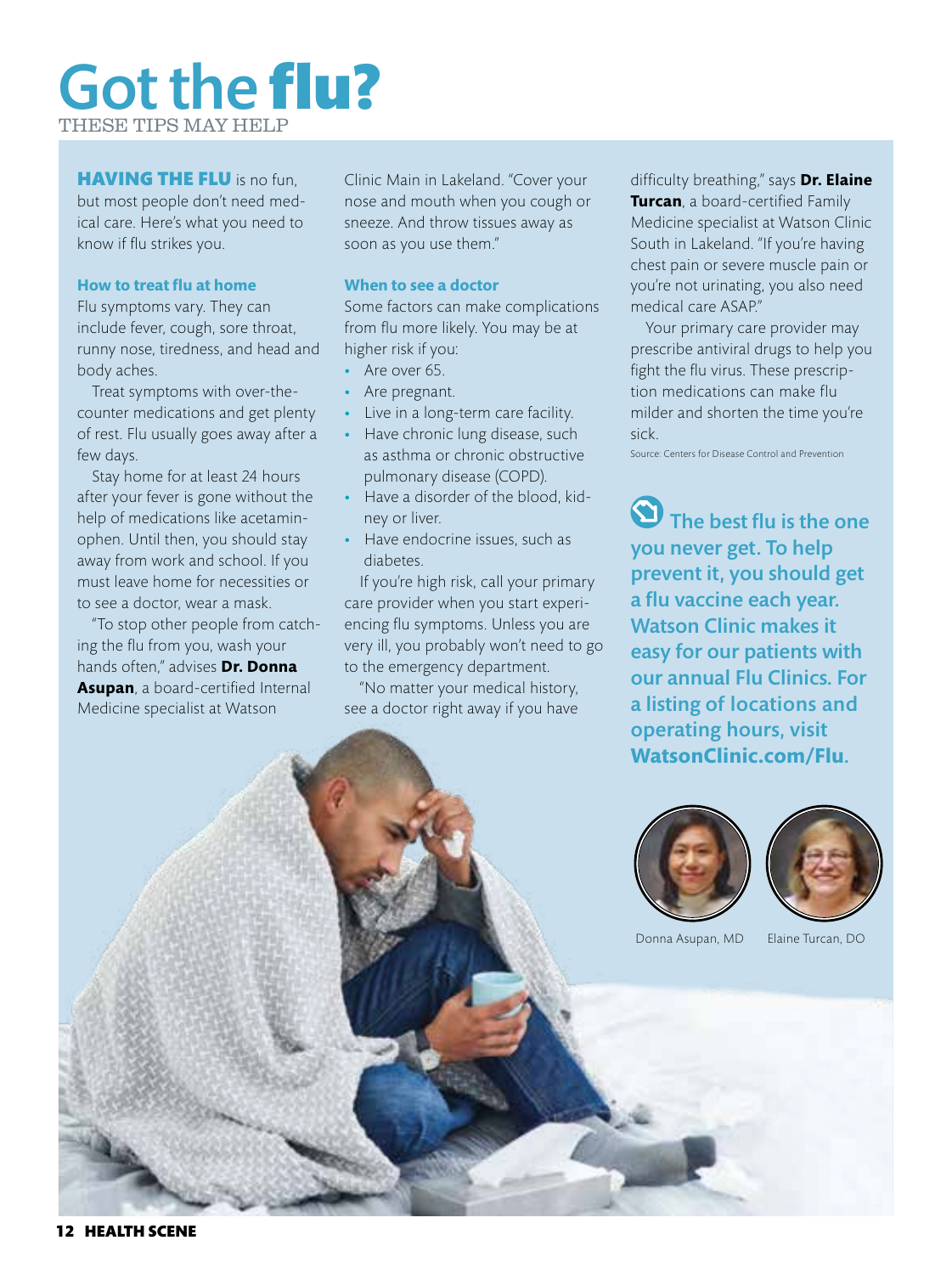### Better, more convenient care DEEP VEIN THROMBOSIS

#### A MAN IN HIS 70s was

recently admitted into the emergency room with signs of a clot in his leg. The patient had a history of DVT, otherwise known as deep vein thrombosis, a condition that occurs when a blood clot forms in a vein deep within the body. DVTs usually occur in the legs and produce pain, swelling and discoloration of the affected region. If left untreated, the clot could travel through the body and lodge itself in the lungs, causing a potentially deadly pulmonary embolism.

Decisive action was required to ensure that the man's clot could be eliminated once and for all. Traditionally, blood thinners and clot busters are commonly prescribed to break up a clot. However, the efficacy of these medications



can be limited. The clots may be too large to disintegrate completely, which can cause the issue to reoccur over time. There's also a significant danger of excessive bleeding involved in some medication therapies.

Fortunately for the patient in question, he was a candidate for an exciting technology called the ClotTriever® Thrombectomy System.

### **How does it work?**

"The technology allows us to remove the clot in its entirety on an outpatient basis, without the need for anticoagulant medications or a stay in the ICU," reports **Dr. David M. Epstein**, a board-certified diagnostic, vascular and interventional radiologist at Watson Clinic who performs procedures from Lakeland Regional Medical Center. Dr. Epstein has offered the procedure for a couple of years, and he has noticed tremendously improved outcomes among patients.

"It eliminates the risks associated with traditional deep clot therapies, such as excessive bleeding," Dr. Epstein explains. "It can remove the clot entirely in a single session, and you can go home the same day." The side effects of the clot, including swelling and discomfort, dissipate immediately upon removal.

The same technology works similarly in the treatment of pulmonary embolisms. When a significant clot develops in the pulmonary artery, the FlowTriever® is used to capture and remove it in a single session without the need for potentially debilitating thrombolytic medications or the burden of an ICU stay.





David M. Epstein, MD

**S** For more information on these and other services offered by Watson Clinic's Radiology department, call **863-680-7755** or visit **WatsonClinic.com/Radiology**.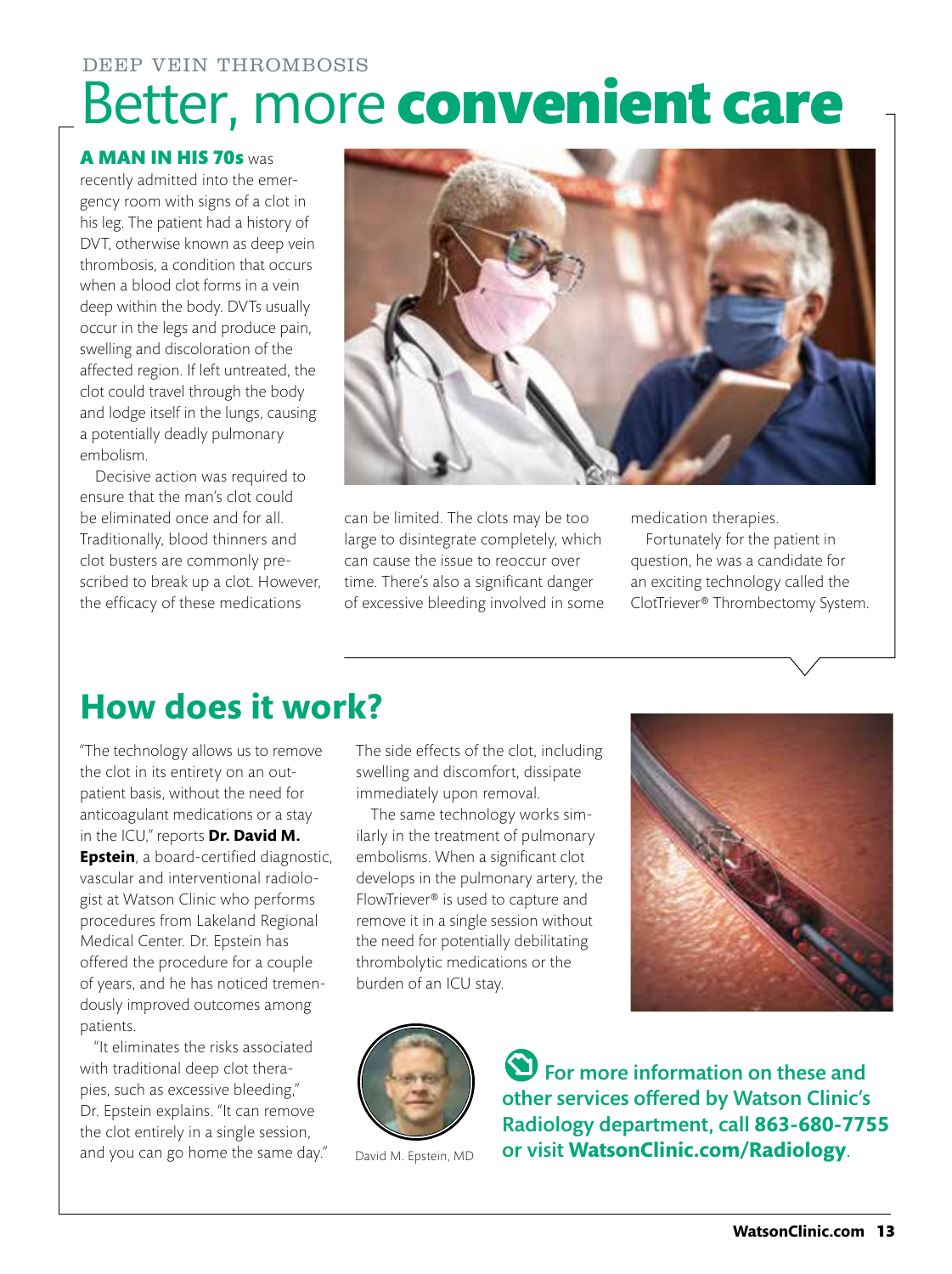

# **Saving lives** with clinical trials

**MANY OF THE MOST meaning**ful medical advances in history were the result of clinical trials, a process in which new treatments, procedures and medications are studied in a controlled manner before achieving approval for widespread use.

The Watson Clinic Center for Research has been on the cutting edge of this process since their founding in 1985. By managing a series of medically sound investigative clinical trials, the center's focus remains solely on improving patient treatment outcomes. The Watson Clinic patients who participate in study protocols can benefit from new and potentially more effective therapies. They play an essential role in making these therapies accessible for this and future generations.

Over the years, Center for Research protocols have resulted in lifesaving procedures and therapies that have been adopted worldwide.

#### **Hope for patients with NVAF**

One recent protocol might spell hope for patients suffering from specific cardiac issues. Led by Watson Clinic cardiologist **Dr. Neal G. Kavesh** alongside study co-investigators **Dr. Douglas Ebersole** and **Jami Sharik, APRN**, this study evaluates

whether a one-time WATCHMAN FLX™ procedure is equally effective as blood thinning medication as a first-line treatment for patients with non-valvular atrial fibrillation (NVAF).

Patients with NVAF are five times more likely to suffer a stroke than someone with a normal heart rhythm. In these patients, more than 90% of stroke-causing blood clots that come from the heart are formed in the left atrial appendage. The WATCHMAN FLX device is designed to reduce the risk of stroke in people with NVAF by closing off this area of the heart, while helping patients discontinue long-term use of blood thinners.

"We are pleased to participate in this important study," says Dr. Kavesh. "A positive outcome may put this device on equal footing with best-in-class drug therapy for stroke-risk reduction and offer an alternative for more patients who would otherwise face lifelong use of blood thinners and the associated risk of serious bleeding."

See how clinical trials could help you. Go to **WatsonClinic.com/Clinical-Trials** or call **863-688-6826** to learn more about our current clinical trials and the Center for Research.





Douglas Ebersole, MD, FACC



Jami Sharik, APRN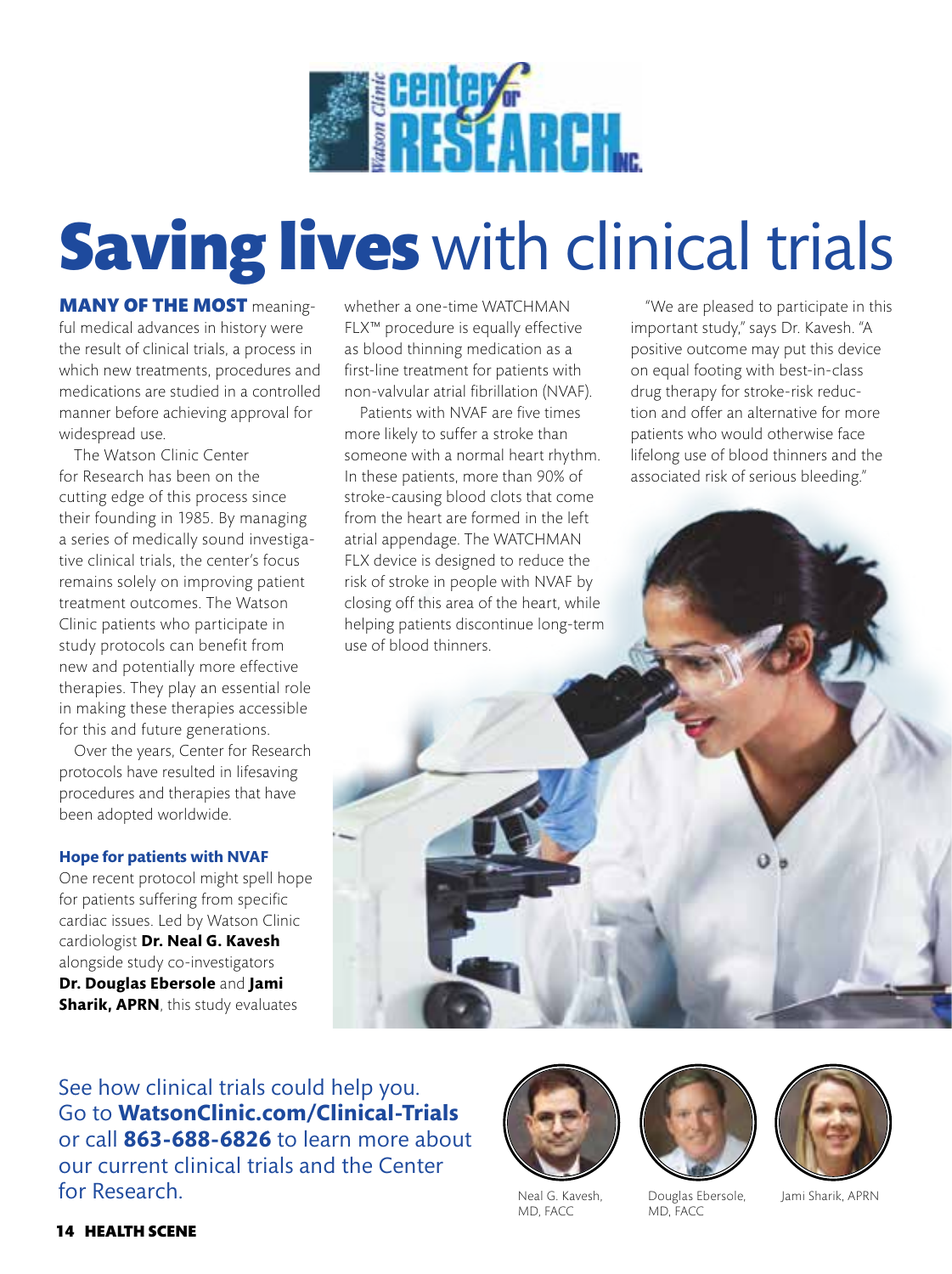# Making a difference in the fight against breast **cancer**

#### A BREAST CANCER DIAGNOSIS

represents an arduous and uncertain journey for both the patient and their family members. A structure of support is needed to overcome the myriad of challenges associated with the disease.

The Watson Clinic Foundation has been on the forefront of this cause for many decades.

#### **Arts in Medicine program**

Housed in the Watson Clinic Cancer & Research Center at 1730 Lakeland Hills Blvd. in Lakeland, the Watson Clinic Foundation's Arts in Medicine program offers all forms of the expressive arts—including creative activities such as watercolor painting, origami and mosaics—for cancer patients, caregivers and family members. Research shows that these creative outlets reduce anxiety and create an environment that is more conducive to healing.

Recently, the program was presented with a generous grant in the amount of \$4,120 from the GiveWell Community Foundation, a charitable organization that addresses

community needs throughout Polk County. The grant was presented in response to an application submitted as part of the organization's 2021 Impact Polk competition, and it was distributed from the George W. Jenkins Fund within the GiveWell Community Foundation.

**Col.** 

Foundation

One Hondred Tragend and W20

Och Obbry Cole 123456789 E 0000947654321 E 2021

#### **Lake Ashton golf community**

For many years, members of the Lake Ashton Ladies Golf Association have generously devoted their time and talents for the benefit of breast cancer patients throughout our community.

From April 2016 to January 2021, the group has raised over \$50,000 for the Watson Clinic Foundation. Every dollar of these donations has gone to support the Foundation's breast cancer research and education efforts.

The Foundation extends its sincere appreciation to the group for the amazing impact they've had on so many lives.

#### **Breast Cancer Foundation of Central Florida**

BCFCF outreach director.

am totala

One Bright Center Familian of Control Florido \$100,000

From left are Leah Grieger, BCFCF founder; Steven Achinger, MD, Chairman of the Board, Watson Clinic Foundation; and Mandy Middleton,

Ster Detranski

2021

Photo courtesy of Pink Lily Photo.

On Oct. 22, 2021, the Foundation presented a \$100,000 check to the Breast Cancer Foundation of Central Florida (BCFCF), an organization devoted to providing resources and support to individuals and families affected by breast cancer. This is the third \$100,000 donation the Foundation has made to the BCFCF in three years.

 "By easing the emotional, psychological and financial burdens faced by patients and family members following a cancer diagnosis, the BCFCF creates an environment for the patient that's free from unnecessary stress and is more conducive to healing," says Watson Clinic Foundation Chairman of the Board **Dr. Steven G. Achinger**. "Their goals fall right in line with the Foundation's mission to improve the health of our community through education, research and service, and that's why we're proud to support their efforts."

For more information and to make a contribution to the Watson Clinic Foundation, call **863-904-2656** or visit **WatsonClinic.com/WCF**.